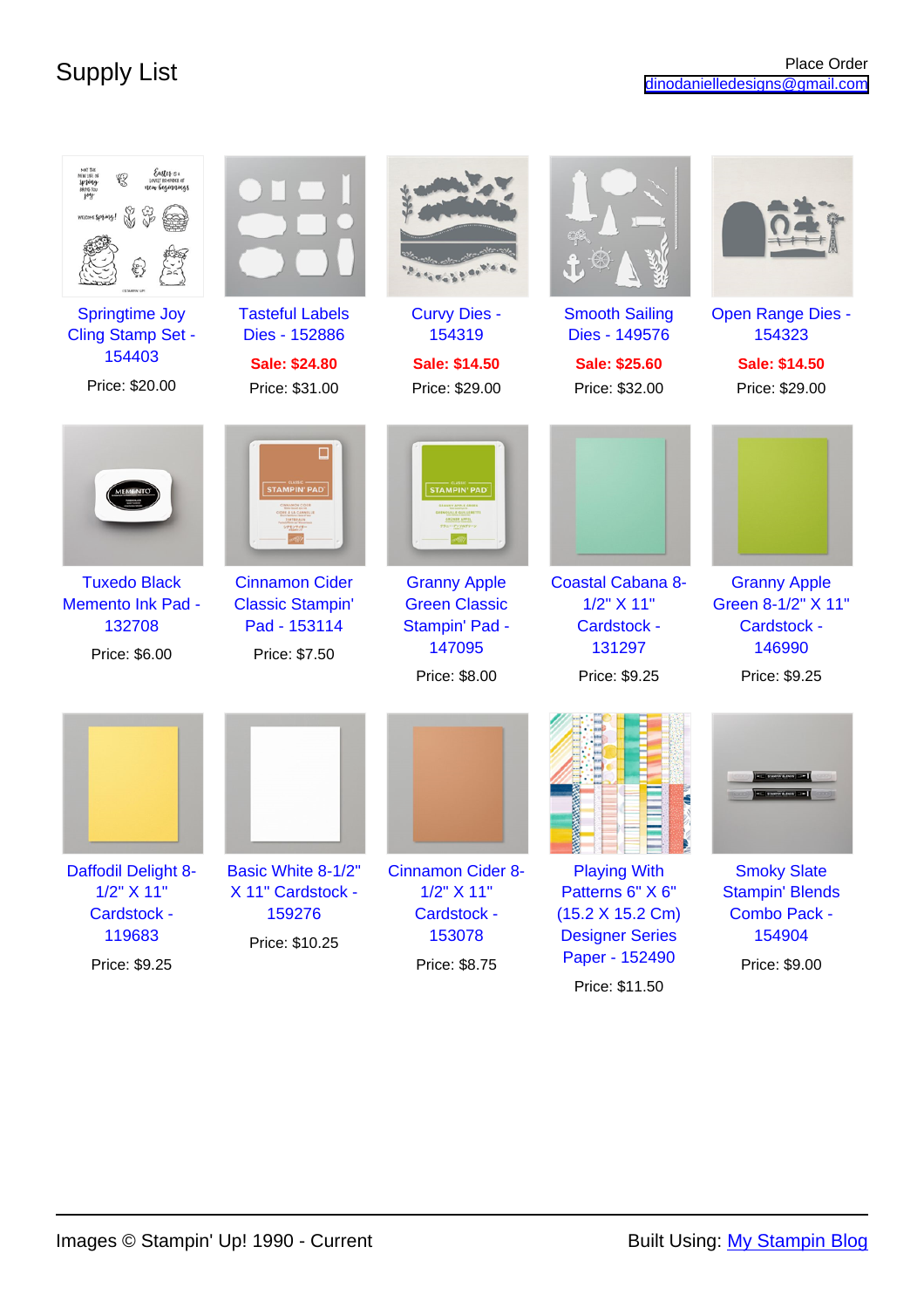|                                                                                | <b>PICKLING</b>                                                             |                                                                                      |                                                                             | <b>CERAMON BANDY - THE</b><br><b>HE STANDWALDER</b>                        |
|--------------------------------------------------------------------------------|-----------------------------------------------------------------------------|--------------------------------------------------------------------------------------|-----------------------------------------------------------------------------|----------------------------------------------------------------------------|
| <b>Mint Macaron</b><br><b>Stampin' Blends</b><br><b>Combo Pack -</b><br>154889 | <b>Bermuda Bay</b><br><b>Stampin' Blends</b><br>Combo Pack -<br>154878      | <b>Granny Apple</b><br><b>Green Stampin'</b><br><b>Blends Combo</b><br>Pack - 154885 | <b>Daffodil Delight</b><br><b>Stampin' Blends</b><br>Combo Pack -<br>154883 | <b>Pumpkin Pie</b><br><b>Stampin' Blends</b><br>Combo Pack -<br>154897     |
| Price: \$9.00                                                                  | Price: \$9.00                                                               | Price: \$9.00                                                                        | Price: \$9.00                                                               | Price: \$9.00                                                              |
| <b>Purple Posy</b><br><b>Stampin' Blends</b><br><b>Combo Pack -</b><br>154896  | <b>Rich Razzleberry</b><br><b>Stampin' Blends</b><br>Combo Pack -<br>154898 | <b>Cherry Cobbler</b><br><b>Stampin' Blends</b><br>Combo Pack -<br>154880            | <b>Cinnamon Cider</b><br><b>Stampin' Blends</b><br>Combo Pack -<br>153105   | <b>Flirty Flamingo</b><br><b>Stampin' Blends</b><br>Combo Pack -<br>154884 |
| <b>Sale: \$4.50</b><br>Price: \$9.00                                           | Price: \$9.00                                                               | Price: \$9.00                                                                        | <b>Sale: \$7.20</b><br>Price: \$9.00                                        | Price: \$9.00                                                              |
|                                                                                |                                                                             |                                                                                      |                                                                             |                                                                            |
|                                                                                |                                                                             |                                                                                      |                                                                             |                                                                            |
| <b>Calypso Coral</b><br><b>Stampin' Blends</b>                                 | <b>Poppy Parade</b><br><b>Stampin' Blends</b>                               | <b>Snail Mail Twine</b><br><b>Combo Pack -</b>                                       | 2020-2022 In<br><b>Color Enamel Dots</b>                                    | <b>Basic White</b><br><b>Medium Envelopes</b>                              |
| <b>Combo Pack -</b><br>154881                                                  | Combo Pack -                                                                | 154579                                                                               | $-152480$                                                                   | $-159236$                                                                  |
| Price: \$9.00                                                                  | 154958<br>Price: \$9.00                                                     | <b>Sale: \$3.50</b><br>Price: \$7.00                                                 | Sale: \$3.20<br>Price: \$8.00                                               | Price: \$7.50                                                              |
|                                                                                |                                                                             |                                                                                      |                                                                             |                                                                            |